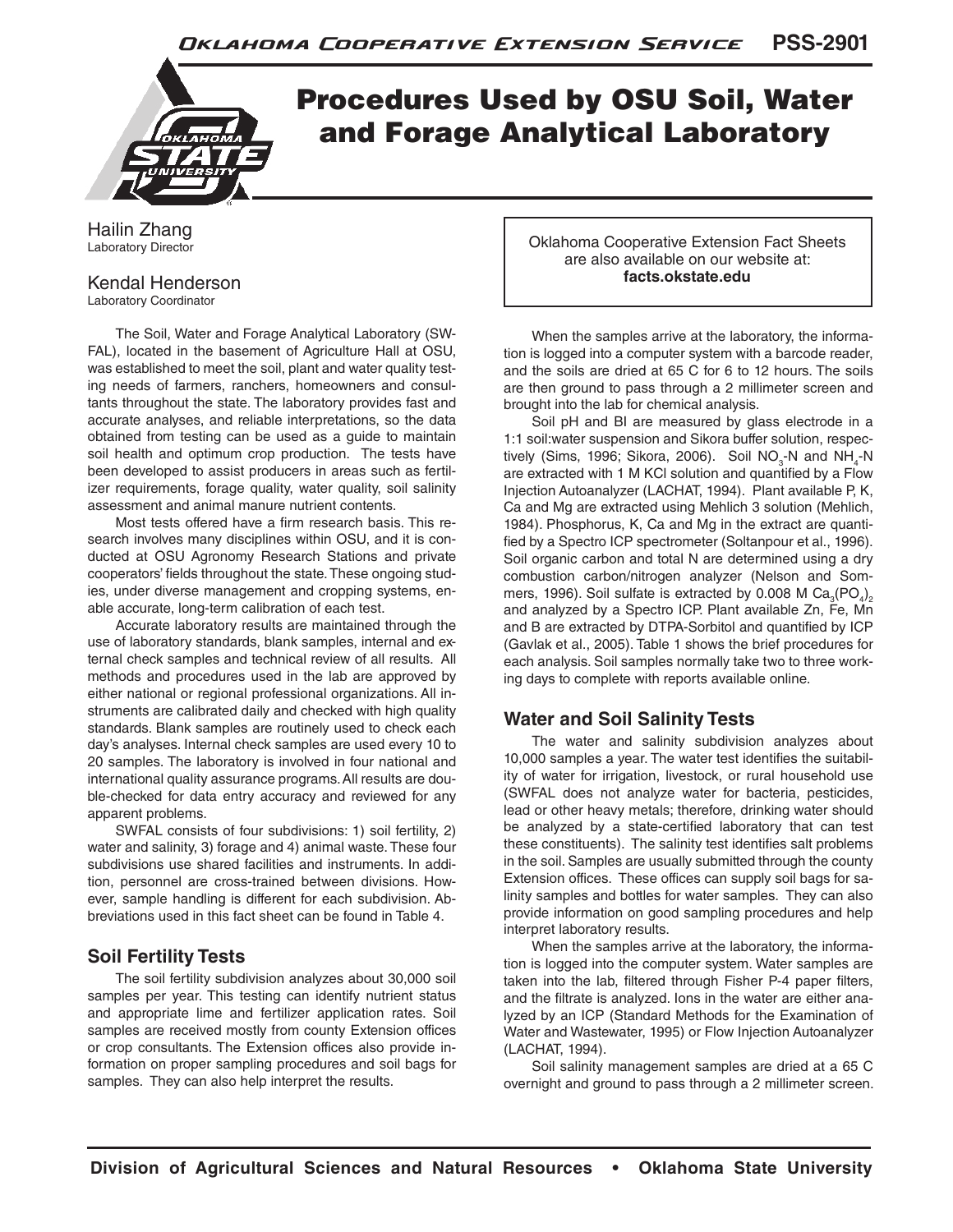# **Table 1. Soil Fertility Procedures.**

| <b>Routine Test</b> |                        |                                                                                                                                               | <b>Secondary Test</b>     |                 |                                                                                    |
|---------------------|------------------------|-----------------------------------------------------------------------------------------------------------------------------------------------|---------------------------|-----------------|------------------------------------------------------------------------------------|
| Analysis            | Soil Amount            | Procedure                                                                                                                                     | Analysis                  | Soil Amount     | Procedure                                                                          |
| pH                  | 10 <sub>g</sub>        | Add 10 ml H <sub>2</sub> O, Equilibrate<br>half an hour, read on a pH meter.                                                                  | Ca and Mg                 | 2 <sub>q</sub>  | Use P & K extract and analyze<br>on ICP.                                           |
| $BI^*$              |                        | If $pH < 6.2$ , add 10 ml Sikora<br>buffer, shake one hour, read<br>on pH meter again.                                                        | $SO - S$                  | 10 <sub>g</sub> | Add 25 ml calcium mono-<br>phosphate, shake 30 minutes,<br>filter, analyze on ICP. |
| $NO3-N$             | 10 <sub>g</sub><br>2 g | Add 25 ml calcium sulfate<br>solution, shake 0.5 hour, filter,<br>analyze on flow injection analyzer<br>using cadmium reduction<br>chemistry. | <b>Micronutrient Test</b> |                 |                                                                                    |
|                     |                        |                                                                                                                                               | Analysis                  | Soil Amount     | Procedure                                                                          |
|                     |                        |                                                                                                                                               | Fe, $Zn$ , and B 10 g     |                 | Add 20 ml DTPA-Sorbital solution,<br>shake 2 hours, filter, analyze on             |
| P&K                 |                        | Add 20 ml Mehlich 3, shake 5<br>minutes, filter, analyze on ICP.                                                                              |                           |                 | ICP.                                                                               |

\* BI: Buffer index for liming recommendation.

# **Table 2. Water and Salinity Testing Procedures.**

| Analysis                         | Offered by<br>Tests*                   | Procedure                                                                                                                         |
|----------------------------------|----------------------------------------|-----------------------------------------------------------------------------------------------------------------------------------|
| рH                               | 5                                      | Add 10 ml H <sub>2</sub> O to 10 g soil, equilibrate 0.5 hr., read on pH meter.                                                   |
| рH                               | 1, 2, 3, 6                             | Direct electrode reading of water samples or extract.                                                                             |
| CO <sub>3</sub> <sup>2</sup>     | 1, 6                                   | Titrate with 0.02 N H <sub>2</sub> SO <sub>4</sub> to pH 8.3, CO <sub>3</sub> <sup>2</sup> = ml titrant x 0.02 x 6000/ ml sample. |
| HCO <sub>3</sub>                 | 1, 6                                   | Titrate with 0.02 N H <sub>2</sub> SO <sub>4</sub> from pH 8.3 to 4.5, HCO <sub>3</sub> = ml titrant x 0.02 x 12,200/ ml sample.  |
| EC                               | 1, 2, 3, 5, 6                          | Direct electrode reading of filtered water or extract.                                                                            |
| Na, Ca, Mg, K<br>SO <sub>4</sub> | 1, 2, 3, 5, 6<br>1, 2, 3, 6<br>1, 5, 6 | Direct reading on ICP.<br>Direct reading on ICP.<br>Direct reading on ICP.                                                        |
| $NO3-N$                          | 1, 2, 3, 6                             | Automated cadmium reduction.                                                                                                      |
| CI.                              | 1, 2, 3, 6                             | Mercuric thiocyanate flow injection analysis.                                                                                     |
| <b>TDS</b>                       | 1, 2, 3, 5, 6                          | Greater of $\Sigma$ (anions + cations) or EC x 0.66                                                                               |
| <b>SAR</b>                       | 1, 3, 5, 6                             | 0.043498 x Na / $[(0.04990 \times Ca + .08229 \times Mg)/2]^{1/2}]$                                                               |
| <b>PAR</b>                       | 1, 3, 5, 6                             | $0.025577 \times K / [(0.0499 \times Ca + 0.08229 \times Mg)/2]^{1/2}$                                                            |
| EPP                              | 5, 6                                   | $(10.51 \times PAR + 3.60) / [1 + (0.1051 \times PAR + 0.036)]$                                                                   |
| <b>ESP</b>                       | 5, 6                                   | $(1.47 \times \text{SAR} - 1.26) / (0.01475 \times \text{SAR} + 0.99)$                                                            |
| Na %                             | 1, 3                                   | 0.043498 x Na / (0.043498 x Na + 0.08229 x Mg + 0.04990 x Ca)                                                                     |
| Residual $CO32$                  | $\overline{1}$                         | $(0.033328 \times CO32 + 0.016389 \times HCO3) - (0.08229 \times Mg + 0.04990 \times Ca)$                                         |
| Hardness                         | 1, 2, 3                                | $(0.04990 \times Ca + 0.08229 \times Mg) \times 50$                                                                               |

\* Tests: 1 = Irrigation, 2 = Livestock, 3 = Household, 5 = Salinity Management, 6 = Comprehensive Salinity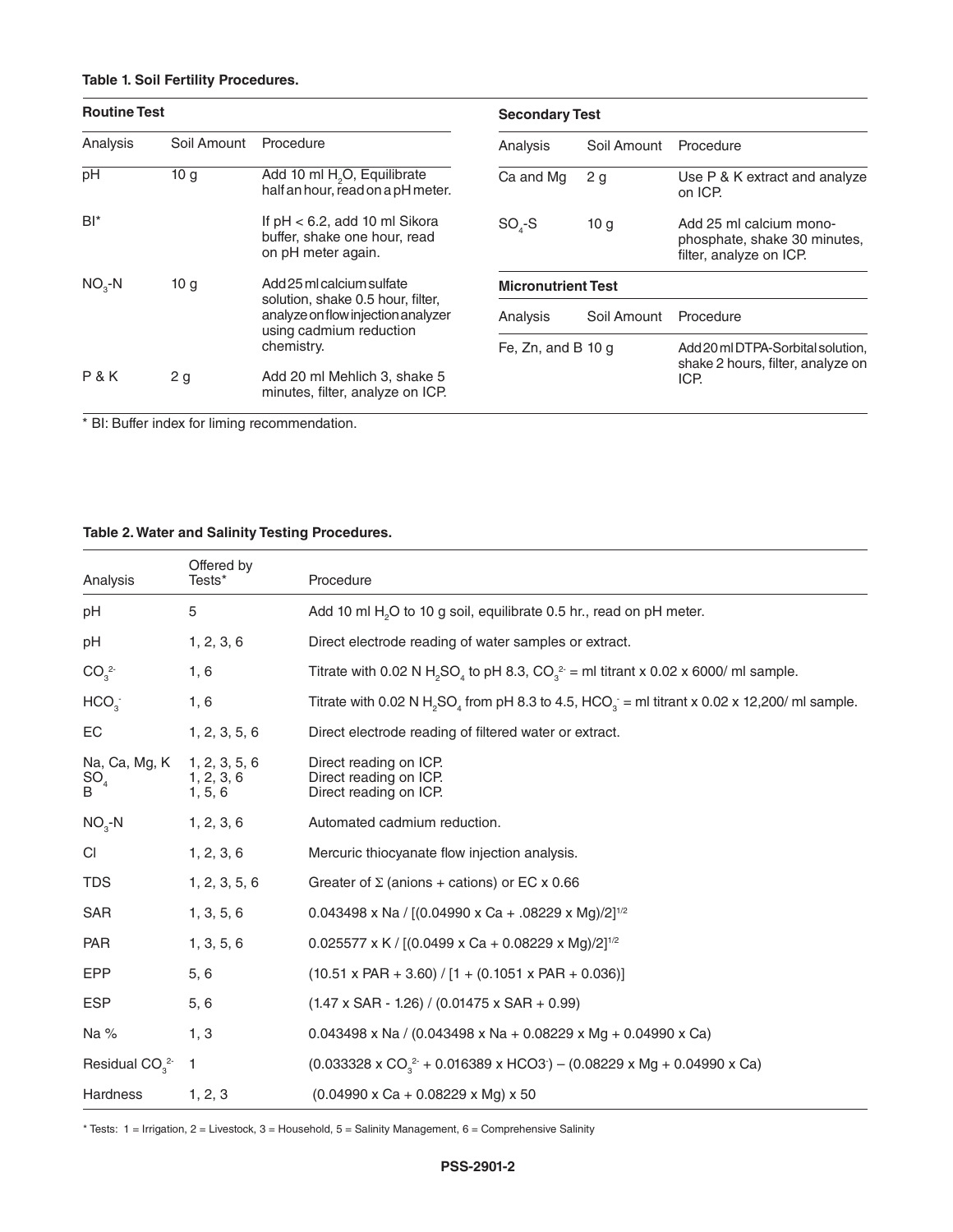A 1:1 soil:water slurry is prepared and allowed to equilibrate for four hours, and the solution is filtered for analysis (USDA, 1954). Sodium, K, Ca, Mg, S and B in the extract are analyzed by a Spectro ICP (Soltanpour et al., 1996), and converted to the saturated paste equivalent. Electrical conductivity (EC) and pH are determined with appropriate meters. EC is also converted to the saturated paste equivalent EC. PAR, SAR, EPP and ESP are calculated using the formula from USDA (1954). Total dissolved solids (TDS) are converted from EC and hardness is expressed as ppm of CaCO<sub>3</sub> (USDA, 1954). The comprehensive soil salinity samples are not dried, but prepared as a saturated paste, and then filtered for analysis similar to the salinity management samples. Table 2 illustrates the procedures to analyze and calculate the parameters offered under water and soil salinity tests. Water and salinity samples normally take three to five working days to complete with a report available online.

#### **Table 3. Forage Testing Procedures.**

| Analysis              | Wt $(g)$   | Procedure                                                                                                                                      |
|-----------------------|------------|------------------------------------------------------------------------------------------------------------------------------------------------|
| Moisture              | $2 - 3$    | Weigh, dry 3 hr. at 105°C, weigh after cooling.                                                                                                |
| Protein               | $.15 - .2$ | Dry combustion analysis using a CN analyzer.                                                                                                   |
| <b>ADF</b>            | 0.45       | Weigh, digest at 100°C in ADF solution for 55 minutes, rinse 5 times in water, soak 5 minutes<br>in acetone, dry at 105°C for 12 hours, weigh. |
| <b>NDF</b>            | 0.45       | Use NDF solution, then same as ADF.                                                                                                            |
| <b>TDN</b>            |            | $88.9 - (0.779 \times ADF)$ .                                                                                                                  |
| Energy<br>Maintenance |            | $-0.508 + (1.37 \times 0.01642 \times TDN) - [0.3042 \times (0.01642 \times TDN)^{2}] + [0.051 \times (0.01642 \times TDN)^{3}]$               |
| Lactation             |            | (TDN x 0.01114) - 0.054                                                                                                                        |
| Gain                  |            | $-0.7484 + 1.42 \times 0.01642 \times TDN - 0.3836 \times (0.01642 \times TDN)^2 + 0.0593 (0.01642 \times TDN)^3$                              |
| <b>RFV</b>            |            | $[88.9 - (0.779 \times ADF)] \times (120/NDF) \times 0.775$                                                                                    |
| Minerals<br>0.5       |            | Wet digestion and ICP                                                                                                                          |

#### **Table 4. Common Abbreviations.**

| Abbreviation | Definition                              |
|--------------|-----------------------------------------|
| BI           | <b>Buffer index</b>                     |
| <b>ICP</b>   | Inductively coupled plasma spectrometer |
| EС           | Electrical conductivity                 |
| TDS          | Total dissolved solids                  |
| SAR          | Sodium absorption ratio                 |
| PAR.         | Potassium absorption ration             |
| EPP          | Exchangeable potassium percent          |
| ESP          | Exchangeable sodium percent             |
| ADF          | Acid detergent fiber                    |
| NDF          | Neutral detergent fiber                 |
| <b>TDN</b>   | Total digestible nutrients              |
| RFV          | Relative feed value                     |
|              |                                         |